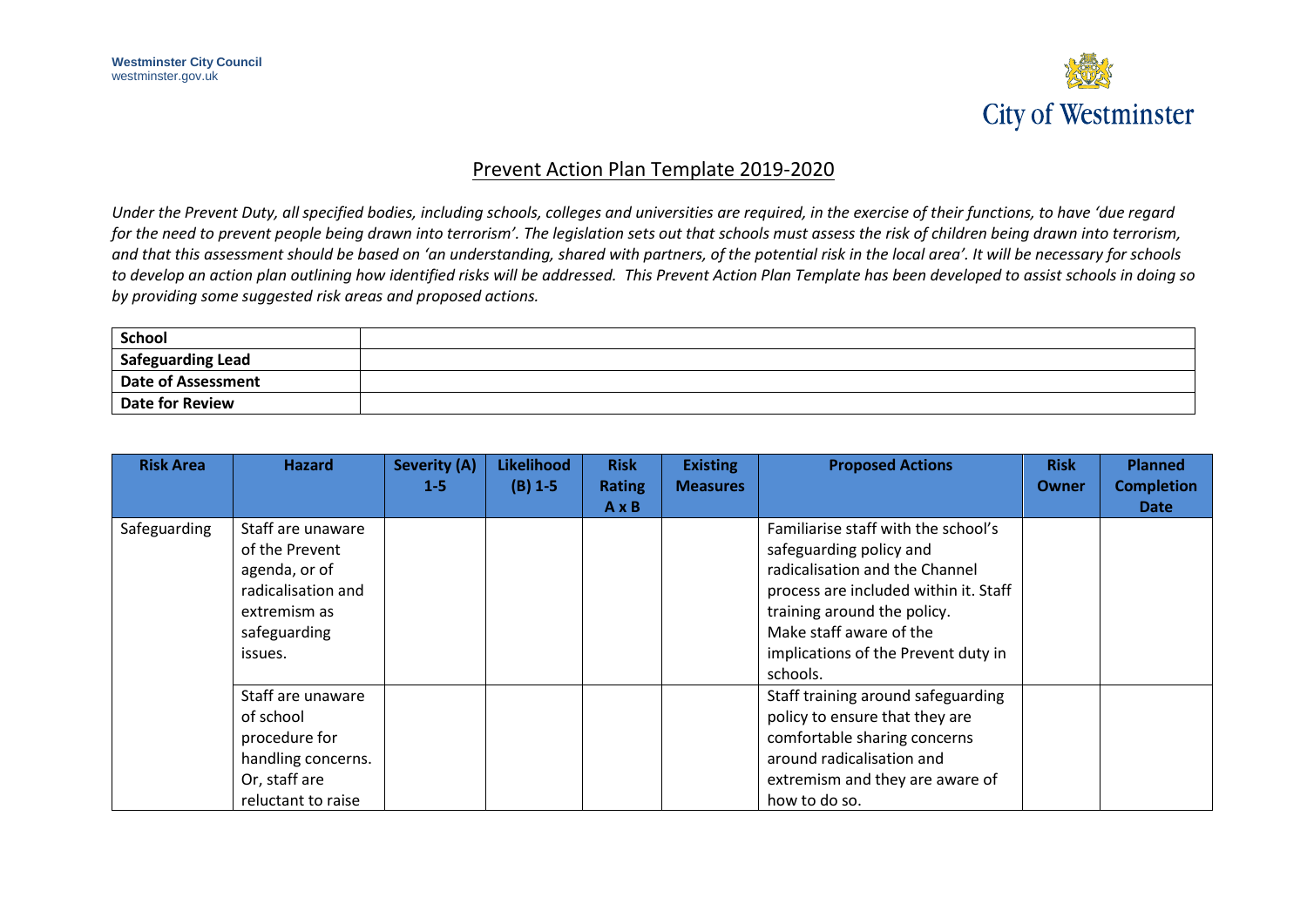|                                          | concerns in<br>relation to<br>extremism/<br>radicalisation.<br>Staff are<br>unsure/unaware of<br>how to identify<br>children at risk of<br>radicalisation. |  |  | Staff attend an education WRAP<br>training session, to increase their<br>understanding of vulnerabilities<br>and the risks around radicalisation.                                    |  |
|------------------------------------------|------------------------------------------------------------------------------------------------------------------------------------------------------------|--|--|--------------------------------------------------------------------------------------------------------------------------------------------------------------------------------------|--|
|                                          | Staff do not feel<br>confident about<br>raising concerns<br>about risks to pupil<br>safety.                                                                |  |  | Inclusion of a whistleblowing<br>mechanism within the<br>safeguarding process.                                                                                                       |  |
|                                          | Risk to students in<br>external learning<br>environments/<br>students working<br>with sub-<br>contracted<br>education<br>providers                         |  |  | Sub-contracted education<br>providers are included within<br>safeguarding procedures.<br>Sub-contractors required to<br>understand Prevent and extremism<br>and radicalisation risks |  |
| Leadership /<br>Organisational<br>Values | Staff are not<br>aware/ do not<br>subscribe to the<br>ethos/values of the<br>school                                                                        |  |  | Review recruitment and induction<br>programmes and ongoing staff<br>development to ensure they reflect<br>the values of the school.                                                  |  |
|                                          | A whole school<br>approach to British<br>Values is not taken                                                                                               |  |  | The inclusion of British values<br>within the schools ethos/ mission<br>statement.<br>Actively promote of British values<br>at leadership level.                                     |  |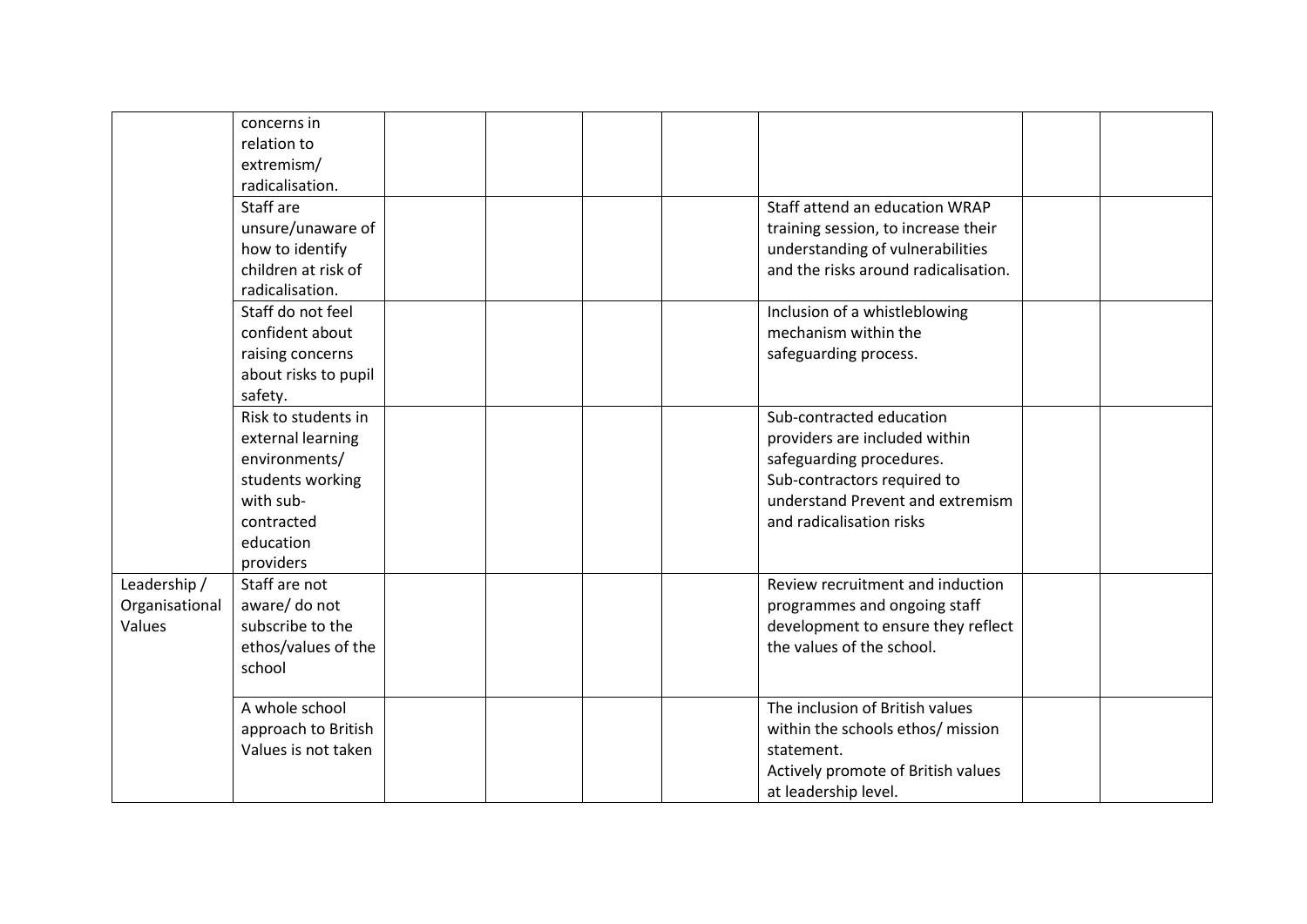|             | Lack of leadership<br>ownership of<br>extremism/<br>radicalisation<br>concerns and lack<br>of leadership<br>oversight       |  |  | Appoint key individuals (governors,<br>management) with responsibility<br>for safeguarding, and<br>understanding risks around<br>radicalisation/extremism<br>Arrange suitable training on<br>extremism and radicalisation for<br>Governors |  |
|-------------|-----------------------------------------------------------------------------------------------------------------------------|--|--|--------------------------------------------------------------------------------------------------------------------------------------------------------------------------------------------------------------------------------------------|--|
|             | Compliance with<br>the Prevent Duty is<br>unsatisfactory                                                                    |  |  | Completion of risk assessment in<br>relation to risks and vulnerabilities<br>within the school, the local area<br>and for individuals.<br>Develop action plan to ensure a<br>proportionate response to those<br>risks                      |  |
| Partnership | Ineffective process<br>and lack of<br>coordination<br>around sharing of<br>concerns re:<br>radicalisation and<br>extremism. |  |  | Staff are aware of internal SPoC for<br>radicalisation/extremism concerns<br>and enquiries.<br>Utilise existing safeguarding<br>referral pathways                                                                                          |  |
|             | School unaware of<br>how to access<br>statutory<br>assistance to<br>support vulnerable<br>individuals                       |  |  | Develop links between schools and<br>external partners including LSCB<br>and LA Prevent teams.                                                                                                                                             |  |
|             | School has limited<br>access to<br>resources/best<br>practice.                                                              |  |  | Utilise existing links with local<br>schools to share information and<br>best practice in relation to the<br>Prevent agenda.                                                                                                               |  |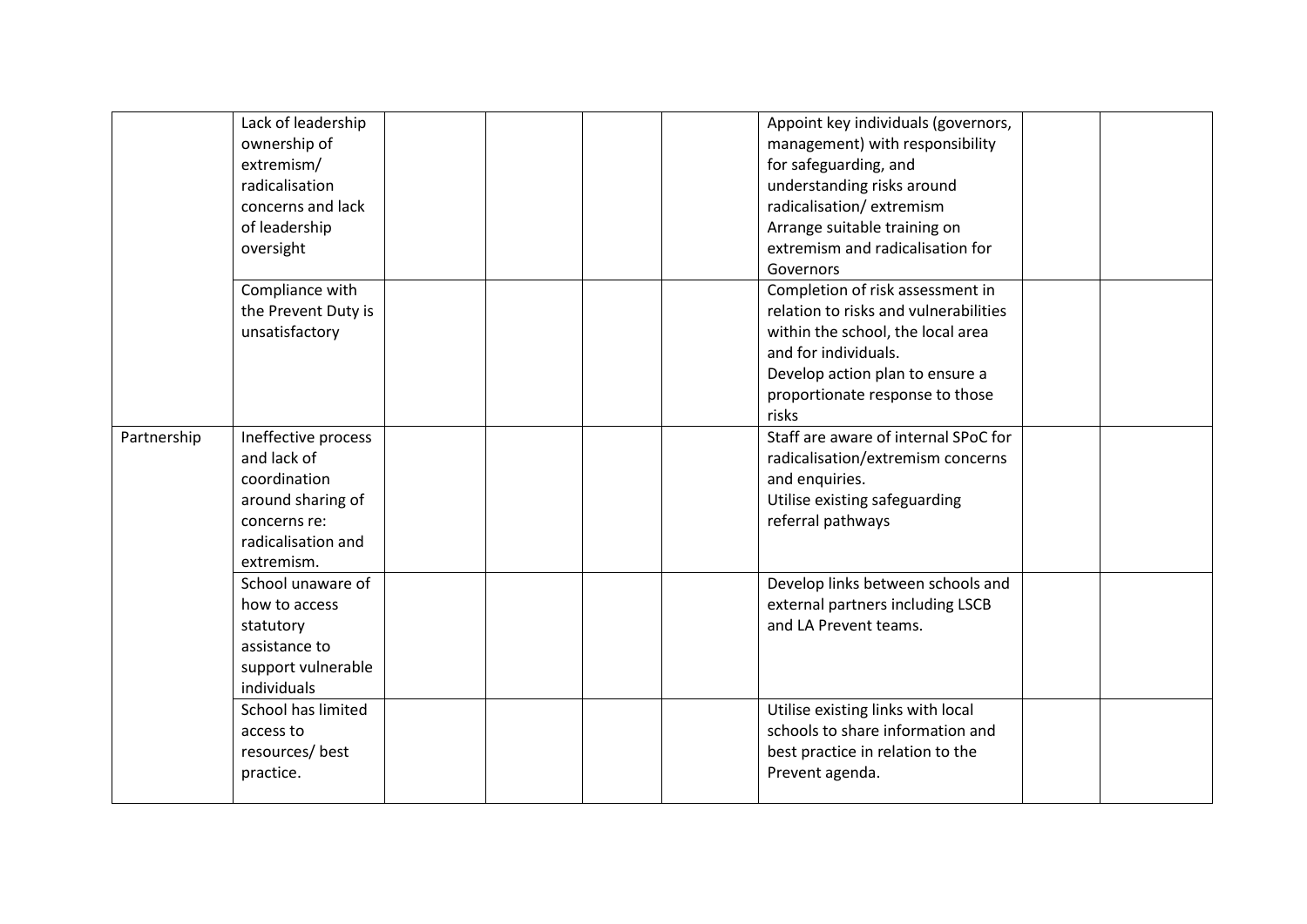| Learning and | British values are  |  | British values are taught across the  |  |
|--------------|---------------------|--|---------------------------------------|--|
| teaching     | considered only     |  | curriculum and are embedded in        |  |
|              | superficially with  |  | learning. Opportunities to promote    |  |
|              | no opportunity      |  | values are identified and utilised    |  |
|              | within the school   |  | within the curriculum and within      |  |
|              | for for pupils to   |  | enrichment activities.                |  |
|              | engage and/or       |  | Pupils 'acceptance and                |  |
|              | experience them.    |  | engagement' with British values       |  |
|              |                     |  | developed through opportunities       |  |
|              |                     |  | to practically experience how the     |  |
|              |                     |  | values might apply in day to day      |  |
|              |                     |  | life, for example, through mock       |  |
|              |                     |  | elections, a school council or visits |  |
|              |                     |  | to faith institutions.                |  |
|              | There are known     |  | Include activities within existing    |  |
| risks of     |                     |  | lesson structure to enhance           |  |
|              | radicalisation in   |  | student resilience and to develop     |  |
|              | relation to school- |  | student's critical thinking skills.   |  |
|              | aged children and   |  | Raise awareness amongst students      |  |
|              | young people are    |  | about the importance of critical      |  |
|              | may be more         |  | thinking skills.                      |  |
|              | susceptible to      |  | Ensure that students are confident    |  |
|              | extremist           |  | in verifying the validity of          |  |
|              | messaging.          |  | information, for example, by          |  |
|              |                     |  | considering its origin, and that      |  |
|              |                     |  | students understand why it is         |  |
|              |                     |  | important to do so.                   |  |
|              |                     |  |                                       |  |
| Space        | Pupils are          |  | Inclusion of the Prevent duty         |  |
| management   | accessing           |  | within ICT code of conduct.           |  |
| and          | inappropriate or    |  | Ensure firewalls and online security  |  |
| School       | extremist content   |  | measures are in place to ensure       |  |
| environment  | online, using       |  |                                       |  |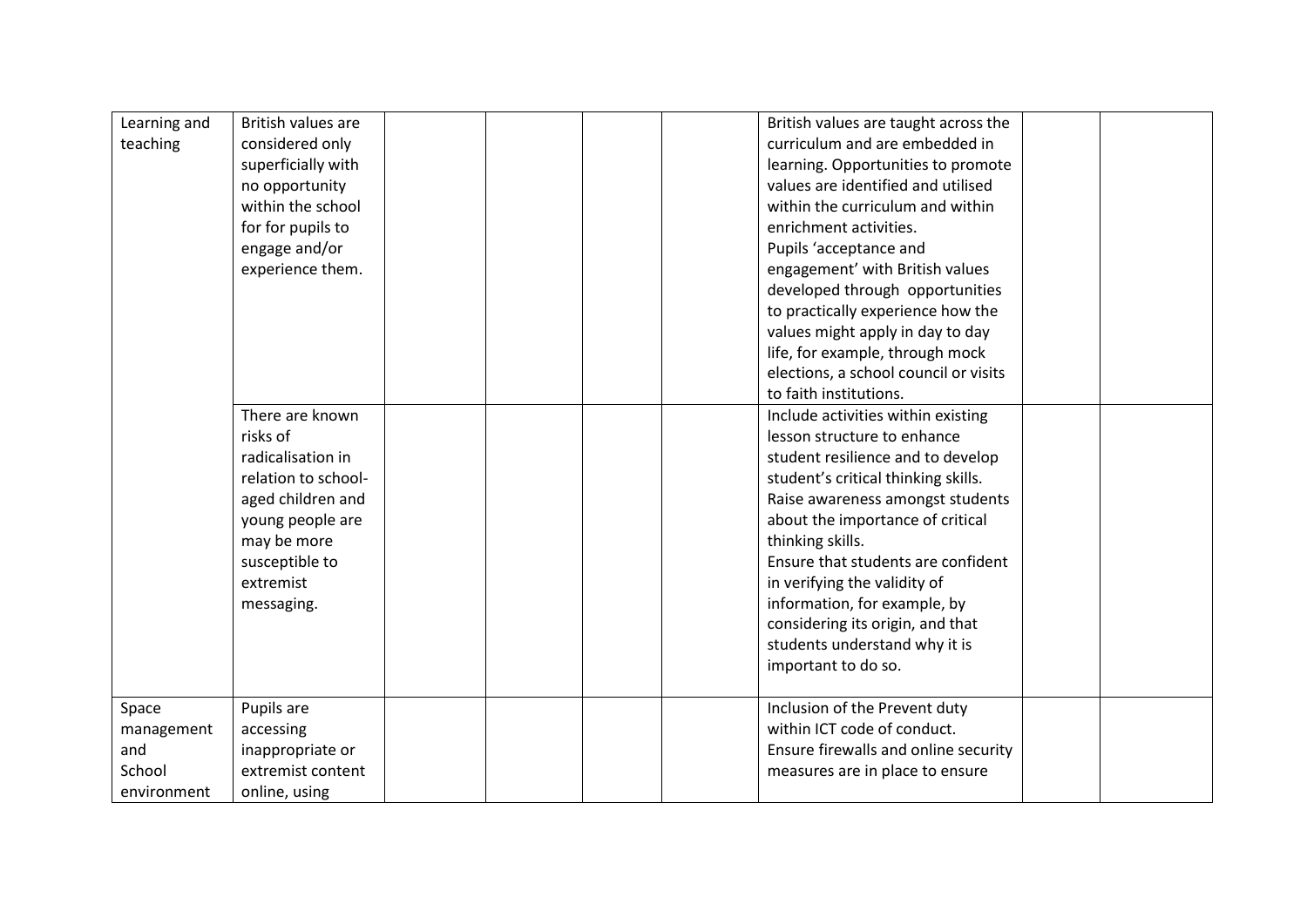| school facilities    | that pupils cannot access extremist  |  |
|----------------------|--------------------------------------|--|
| and servers. Or, in  | or inappropriate content.            |  |
| the course of        | Where websites, such as YouTube,     |  |
| undertaking          | are permitted for the purpose of     |  |
| legitimate           | learning, but are used by pupils to  |  |
| research, pupils     | access inappropriate material, staff |  |
| are exposed to       | are aware of how to respond to       |  |
| extremist content    | this, and how to report and          |  |
| or material online.  | extremist content encountered.       |  |
|                      | Relevant staff undertake             |  |
|                      | awareness training, so that they     |  |
|                      | are aware of what extremist          |  |
|                      | material looks like.                 |  |
| Visitor policy does  | Development of robust visitors'      |  |
| not effectively      | policies to ensure that schools do   |  |
| mitigate the risk of | not inadvertently host events or     |  |
| extremists           | speakers supportive of or            |  |
| attending or         | conducive to extremism. Included     |  |
| hosting events on    | within policies could be a code of   |  |
| school premises.     | conduct to be agreed to by           |  |
|                      | external speakers or visitors and/or |  |
|                      | requirement for visitors to agree    |  |
|                      | that they subscribe to the           |  |
|                      | values/ethos of the school.          |  |
| School's facilities  | Development of a robust venue        |  |
| are hired for use    | hire policy which spans across       |  |
| by individuals or    | different types of booking including |  |
| groups who hold      | private events and use of facilities |  |
| extremist views      | by supplementary educations          |  |
| that are supportive  | providers and out of hours           |  |
| of, or conducive to, | providers.                           |  |
| terrorism.           |                                      |  |